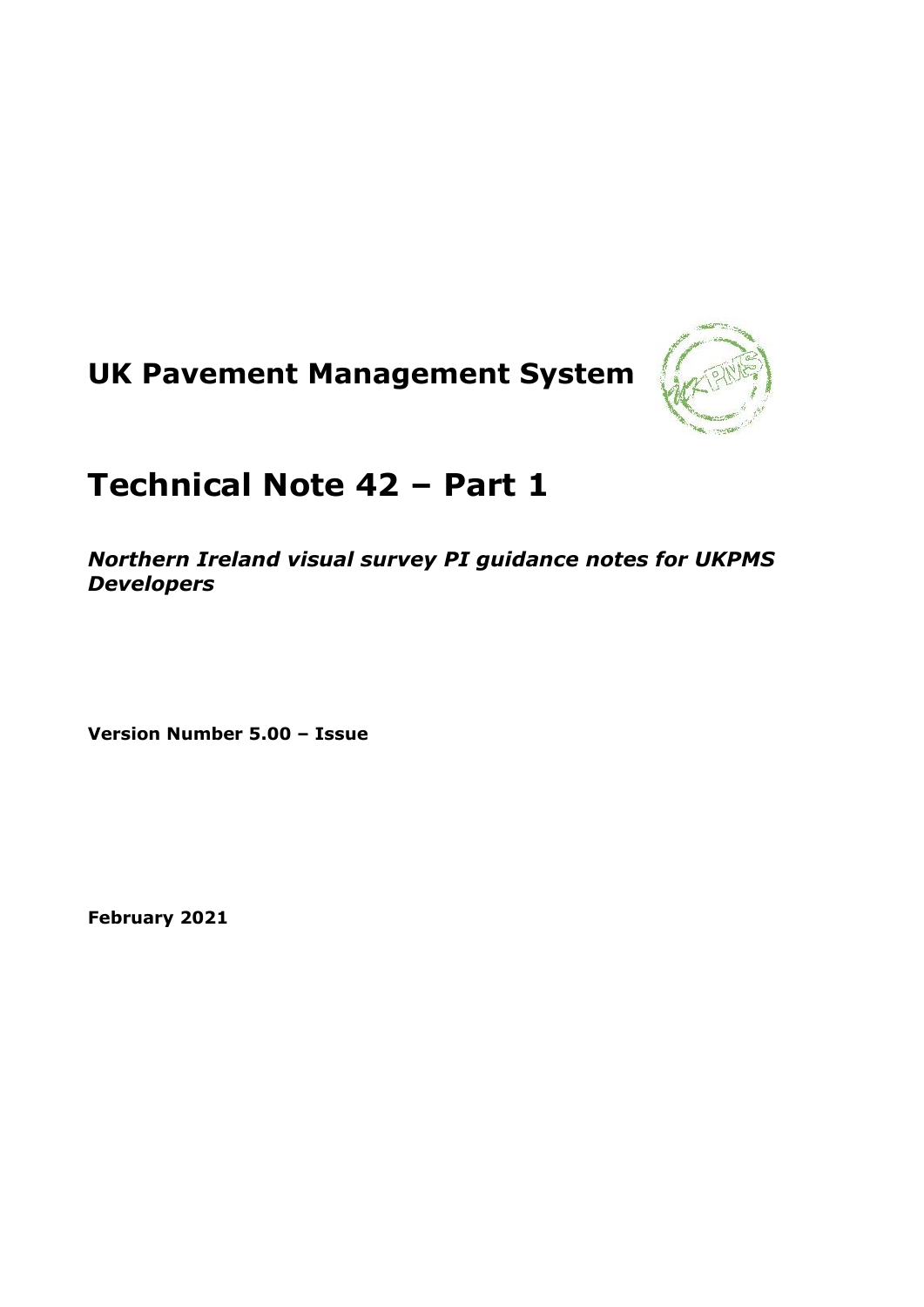

# **Document Information**

| <b>Title (Sub Title)</b> | Technical Note 42 - Part 1<br>Northern Ireland visual survey PI guidance notes for UKPMS<br>Developers |  |  |  |  |  |
|--------------------------|--------------------------------------------------------------------------------------------------------|--|--|--|--|--|
|                          |                                                                                                        |  |  |  |  |  |
| <b>Author</b>            | Ro Cartwright, Mike Gibb & Chris Spong                                                                 |  |  |  |  |  |
| <b>Description</b>       | This Technical Note provides guidance for UKPMS Developers to                                          |  |  |  |  |  |
|                          | allow them to produce the Northern Ireland PI based on visual                                          |  |  |  |  |  |
|                          | survey data.                                                                                           |  |  |  |  |  |

# **Document History**

| <b>Version</b><br>No | <b>Status</b> | <b>Author</b> | <b>Date</b> | <b>Changes from Previous Version</b>                   |  |  |
|----------------------|---------------|---------------|-------------|--------------------------------------------------------|--|--|
| 0.01                 | Draft         | <b>JMG</b>    | 25.06.13    | First draft based on 2012/13 version but revised to    |  |  |
|                      |               |               |             | remove date specific references so that the            |  |  |
|                      |               |               |             | Technical Note applies to any year from 2013/14        |  |  |
|                      |               |               |             | onwards until further notice.                          |  |  |
| 0.02                 | <b>Draft</b>  | <b>RAC</b>    | 04.07.13    | Transferred to new template.                           |  |  |
| 0.03                 | Draft         | <b>RAC</b>    | 09.07.13    | Revised following review by JMG.                       |  |  |
| 1.00                 | Issue         | <b>RAC</b>    | 22.07.13    | Ratified by Roddy Crilly for DRD(NI)                   |  |  |
| 1.01                 | Draft         | <b>RAC</b>    | 10.03.16    | First draft of revision version to reflect the DRD(NI) |  |  |
|                      |               |               |             | requirements from 2016 onwards                         |  |  |
| 1.02                 | Draft         | <b>RAC</b>    | 17.03.16    | Revised following response to queries by DRD(NI)       |  |  |
| 2.00                 | Issue         | <b>RAC</b>    | 18.04.16    | Ratified by Joe Lawson for DRD(NI)                     |  |  |
| 2.01                 | Draft         | <b>RAC</b>    | 14.01.19    | References to the document owner have been             |  |  |
|                      |               |               |             | updated to the Department for Infrastructure           |  |  |
|                      |               |               |             | (Northern Ireland)                                     |  |  |
| 2.02                 | Draft         | <b>RAC</b>    | 18.01.19    | Reviewed by CCS                                        |  |  |
| 3.00                 | Issue         | <b>RAC</b>    | 08.02.19    | Ratified by Jackie Kelly for DfI(NI)                   |  |  |
| 3.01                 | Draft         | <b>RAC</b>    | 05.03.20    | Background information updated to reflect the          |  |  |
|                      |               |               |             | coverage requirement (12.5%) for 2020/21               |  |  |
| 4.00                 | Issue         | <b>RAC</b>    | 05.03.20    | Ratified by Jackie Kelly for DfI(NI)                   |  |  |
| 4.01                 | Draft         | <b>RAC</b>    | 02.02.21    | Draft based on version 4.00 but revised as follows:    |  |  |
|                      |               |               |             | Website references updated                             |  |  |
| 4.02                 | <b>Draft</b>  | <b>RAC</b>    | 10.02.21    | Reviewed by CCS                                        |  |  |
| 5.00                 | Issue         | <b>RAC</b>    | 17.02.21    | Ratified by Jackie Kelly for DfI(NI)                   |  |  |

### **Document Owner**

The owner of this document is the Department for Infrastructure (Northern Ireland).

#### **Document Support**

Support for this document is provided by Linhay Consultancy Ltd and Hyperion Infrastructure Consultancy Ltd who can be contacted via [ukpms@hyperion-uk.com.](mailto:ukpms@hyperion-uk.com) These organisations have been appointed as the UKPMS system accreditors by the UK Roads Board.

This document can be found online on the [RCMG website.](https://www.ciht.org.uk/ukrlg-home/guidance/road-condition-information/data-management/uk-pavement-management-system-ukpms/)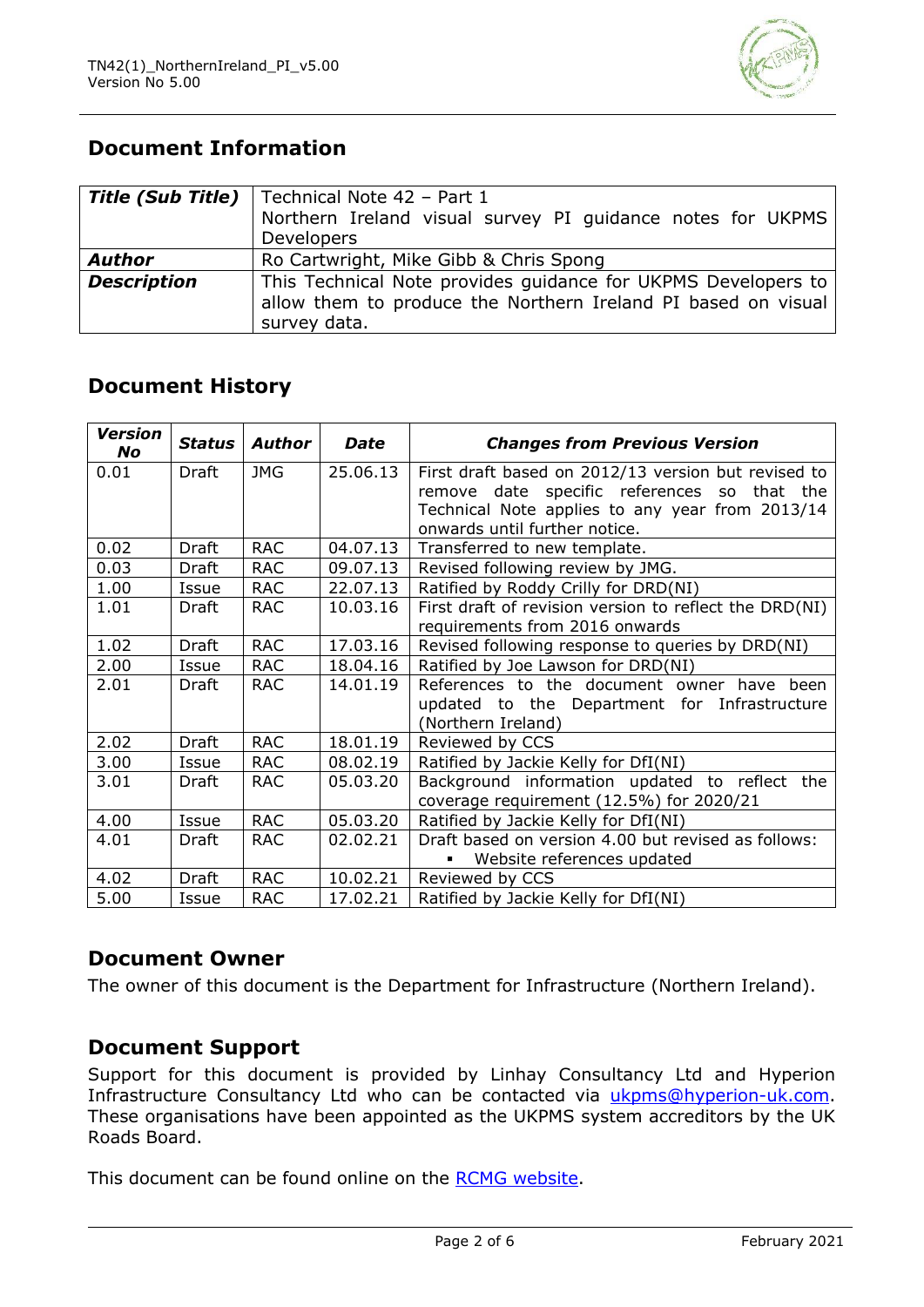

# **Introduction**

This Technical Note provides guidance for UKPMS Developers to allow them to produce the Northern Ireland PI report.

Part 1 of the Technical Note (this document) gives the requirements for calculating the PI using visual survey data.

Part 2 of the Technical Note gives the requirements for calculating the PI using SCANNER survey data.

This document provides:

- **Changes since the last version**
- **Background Information** on survey coverage
- **Processing & Reporting Requirements** including an example report

# **Changes since last version**

The website references have been updated.

# **Background Information**

The Northern Ireland visual survey PI is based on CVI survey data collected for 12.5% of the unclassified network each year. The CVI data are collected using XSP 'C'.

# **Processing & Reporting Requirements**

The PI is based on data collected in the current year only. Usually the report is based on data collected between 1 Jan and 31 Dec, but the dates are entered by the user so as to allow some flexibility with the survey timetable.

Version 10.01 or later of the UKPMS Rules & Parameters must be used for both the specification of the defects that comprise the UKPMS Visual Inspection survey and for the automatic pass processing.

The data are processed using the UKPMS Automatic Pass with the following basic run parameters:

- 1. Network selection: Unclassified network
- 2. Feature selection: Carriageway
- 3. Survey type: CVI
- 4. Standard Merge Method 3 (Variable Intervals), with a condition index tolerance of 12 and a percentage tolerance of 10%.

#### *Calculation of Reported Values*

The results are calculated only for the unclassified part of the network. In each case the PI is the percentage of the surveyed network satisfying any of the following:

- Structural CI  $\geq$  85
- Wearing Course CI ≥ 60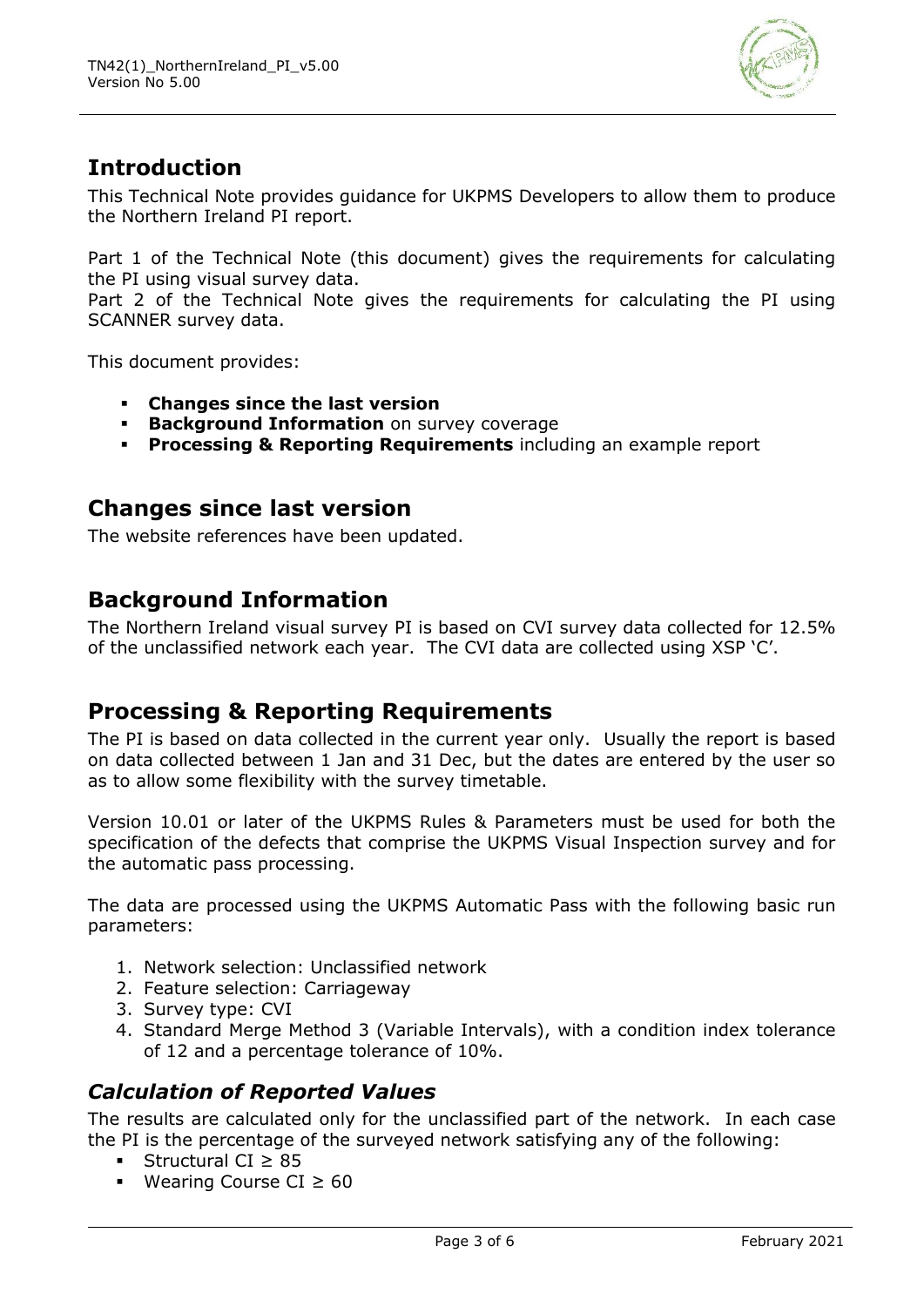

■ Edge CI  $\geq$  50

#### **Notes:**

- *1. Other than that the report should be presented in the parts given below, the following is not intended to give guidance on the layout or format of the report merely to show what content should be included and how that content should be derived.*
- *2. All calculations are performed only for the 'carriageway' feature.*
- *3. All lengths shown on the report are given in km to 3 decimal places, the coverage percentage is given to 1 decimal place and the PI is given to 3 decimal places.*
- *4. The road classification is fundamental to this report. It is important that this section attribute is populated accurately.*

#### **Part 1 – Selection Criteria**

The criteria used to select the sections included on the report are given. Normally for this report, the network is identified as those roads with DfT Classification 6.

#### **Part 2 – Run Details**

The run details required are:

- **■** UKPMS system and version
- Calculation date
- Rule Set Identifier
- Feature (which should be 'Carriageway')
- Selected Merging Method (which should be 'Standard Variable')

Users of the report are encouraged to check the UKPMS system and version against the relevant Annual Health Check results on the RCMG [website](https://www.ciht.org.uk/ukrlg-home/guidance/road-condition-information/data-management/uk-pavement-management-system-ukpms/) to ensure that the version of the UKPMS system being used to produce the results is accredited to produce valid results for the Northern Ireland PI for the relevant year.

#### **Part 3 – Survey Data Processed**

The following details are required for the survey data processed:

#### *A. Survey information*

**A1:** The survey period is the dates entered by the user for the Automatic Pass (normally 1 Jan to 31 Dec).

**A2:** This gives the survey types for the data used for the PI calculation. Typically this is CVI.

#### *B. Total length of Selected Network*

The Selected Network is the Unclassified network and the total length is measured in carriageway-km. It is calculated simply as the sum of all Section Lengths on the selected network converted to km (i.e. divided by 1000) and displayed to three decimal places.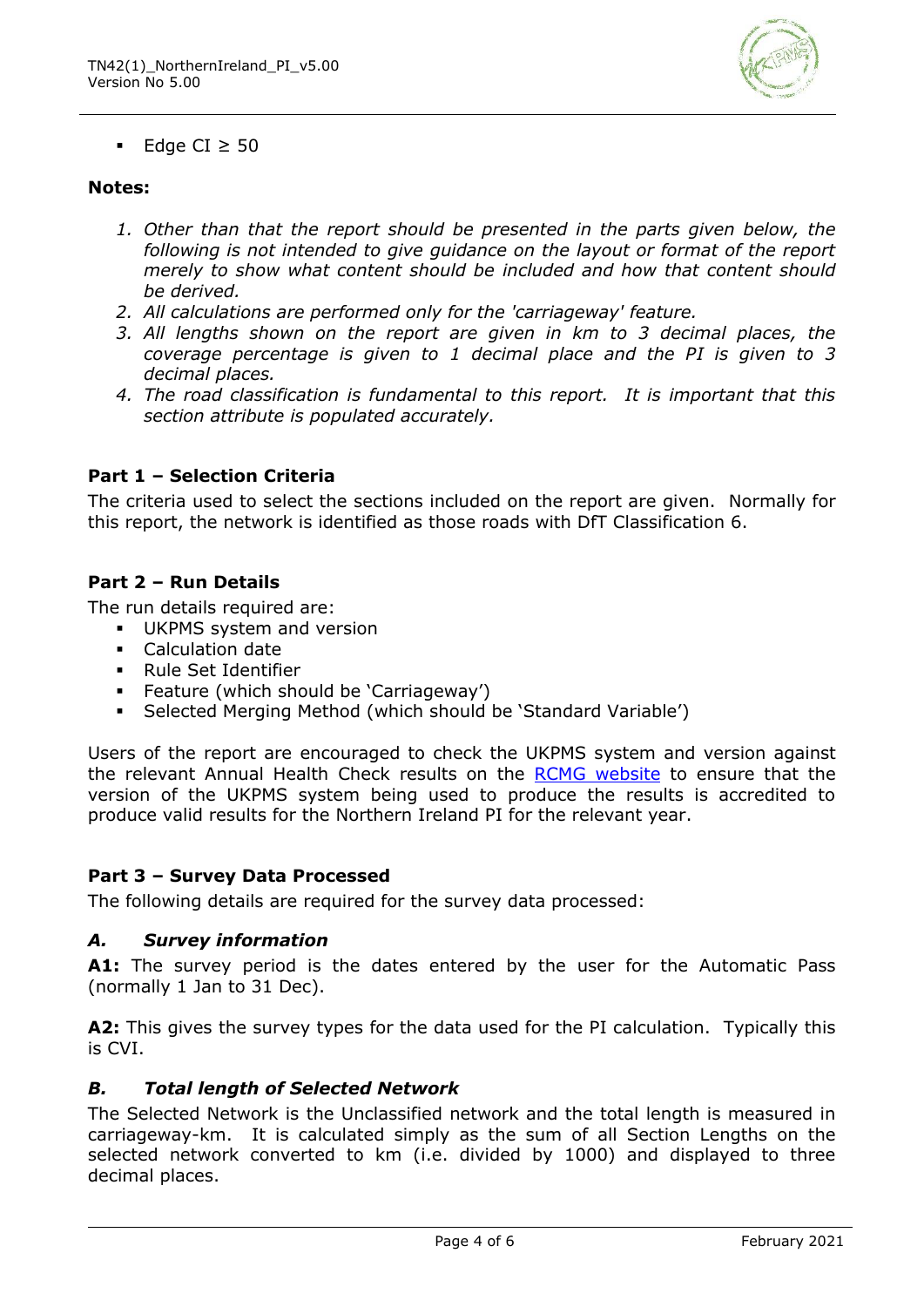

#### *C. Total Possible Survey Length*

As the CVI survey uses XSP 'C', this is the sum of all Section Lengths on the selected network converted to km i.e. this is the same as statistic B.

#### *D. Length Surveyed in Survey Period*

This is the sum of Section Lengths on the selected network for sections which have been surveyed in the Survey Period. It is expressed in km and also as a percentage of the Total Possible Survey Length (statistic C above).

#### *E. Unsurveyed length*

The Unsurveyed Length is calculated as the Total Possible Survey Length minus the Length Surveyed in Survey Period (i.e.  $C - D$ ) and is expressed in km and also as a percentage of the Total Possible Survey Length.

#### **Part 4 – Performance Data**

#### *F. Processed Network Length exceeding CI Threshold*

**F1:** Three figures are given; one each for the Structural CI, the Wearing Course CI and the Edge CI. Each figure gives the sum of Defect Lengths, converted to km, greater than or equal to the threshold for that CI.

**F2:** This is the length triggering any of the three CI thresholds (i.e. the sum of Defect Lengths, converted to km, where one or more of the CI thresholds has been equalled or exceeded).

#### **Part 5 – Performance Indicator**

#### *G. Percentage Length Where Significant Treatment Should Be Considered*

This is the PI itself, and is calculated as the sum of all defect lengths for which one or more of the CI thresholds has been equalled or exceeded (statistic F2), divided by Length Surveyed in Survey Period (statistic D) multiplied by 100 and rounded to 3 decimal places.

PI =  $[(\Sigma \text{ Defect Lengths exceeding one or more thresholds}) \times 100] \div \text{Length}$ Surveyed